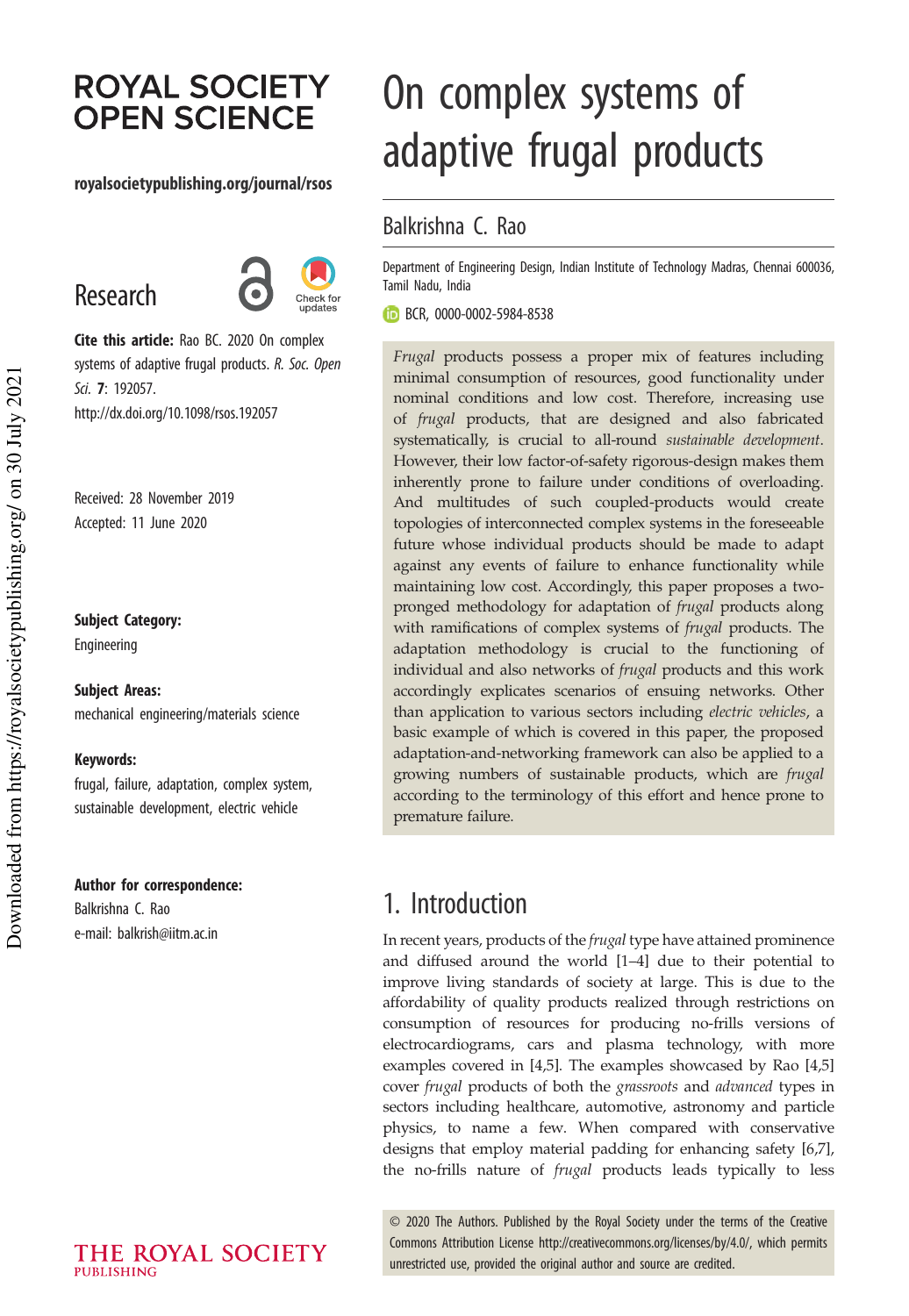extraction of material resources and also limits emissions of greenhouse gases (GHG) [7]. Therefore, low cost, lower material wastage in design and fabrication, and good functionality make frugal products an appealing sustainable alternative to incumbents. It should be noted that *frugality* through non-material resources, such as supply chains and sales, for lowering costs are not pursued in this effort.

The absence of excess material padding—i.e. typical of conservative designs [7]—typically results in lower factors of safety for frugal products [8,9]. Hence, rigorous design procedures have to be followed for achieving robust performance while accommodating the resulting lower factors of safety. The rationale for assuming that companies such as  $\text{GE}^{\circledast}$  and Tata Sons $^{\circledast}$ , that have created the electrocardiogram and Nano-Car, respectively, have undertaken rigorous design procedures to create frugal products is that the underlying sophistication in technology requires one. Besides, frugal products can be designed from scratch through a rigorous design methodology outlined by Rao [8].

Further fail-proofing of *frugal* devices can be achieved by connecting these products in a network through the Internet of things (IoT) to enable 'talk' benefitting their performance. The advent of interconnectivity between products, including *frugal* ones, is inevitable considering the advancement in IoT and other technologies [10,11]. The 'talk' in a network would forewarn of the arrival of failure conditions that could be used for enhancing performance or discarding affected frugal products, depending on the context. In fact, network 'talk' would even buttress the aim of achieving low cost because a cheap no-frills structure can be complemented by information from network that would help maintain product functionality under adverse conditions.

Moreover, interconnectedness between ever-increasing numbers of *frugal* products to achieve a goal would create a complex system because of the high likelihood of failure of some frugal products, possibly due to perturbation from marginal overloads, and the subsequent functioning necessary of the underlying complex network through dynamic evolution of network topology. So any attempt at making *frugal* products adaptive would greatly aid in achieving controllability of networks associated with complex systems, thereby minimizing propagation of failures. In particular, adaptation would involve either product termination or morphing to strengthen for survival, in the face of adversity, thereby making a network of such products also adaptive, which by definition is complex [12].

Accordingly, sections of this paper have been organized to present the rationale underlying the complex-system angle on *frugal* products and the consequent need for making individual products adaptive. Subsequently, adaptation theory with a simple example to highlight the proposed concept is presented for futuristic employment in real-time applications. Lastly, local and global networks of frugal products have been described to facilitate futuristic utilization with a rudimentary example involving electric vehicles (EV). It should be noted that this work sets a framework and is therefore general in its scope since both adaptation methodology and the complex-systems angle on *frugal* products have not been reported to date.

## 2. Frugal products and complex systems

Frugal products are built against constrained use of resources and as such are typically vulnerable to failures under nominal conditions and/or conditions of even marginal overloading [9]. Hence a plausible solution is adaptation against impending failures involving product fortification or termination. It should be noted that this effort uses the term 'fortify' instead of 'strengthen' due to the latter's connotation of a material's yield or tensile strength which will be used in an example covered in this effort. If a variety of adaptive frugal products are integrated into a network to achieve a goal, there is still a significant chance of a certain proportion failing, and hence such a network should function, all the time, with some failed members and network failure happening when proportion of failed products goes beyond a certain threshold [13]. Therefore, interconnectivity between increasing numbers of different varieties of adaptive frugal products, for achieving a goal, would constitute a heterogeneous complex network [14], underlying a complex system, wherein failure of some products would not alter the functionality of the network [15]. Moreover, as a network of adaptive frugal products grows with time through natural evolution, as opposed to being systematically engineered, it will tend to being more complex.

The design and adaptation of *frugal* devices have a bearing on dynamics of both individual products and their interactions, and hence influence controllability of the underlying network [16]. In the event of adversity, adaptation would aid in retaining functionality of at least critical frugal products and thereby obstruct the cascading of failure. Moreover, affordability of complex systems in general [17] lends support to developing low-cost frugal products that can adapt against impending failures, and which subsequently are networked, for achieving a goal. In so doing, adaptation will lower, but not avoid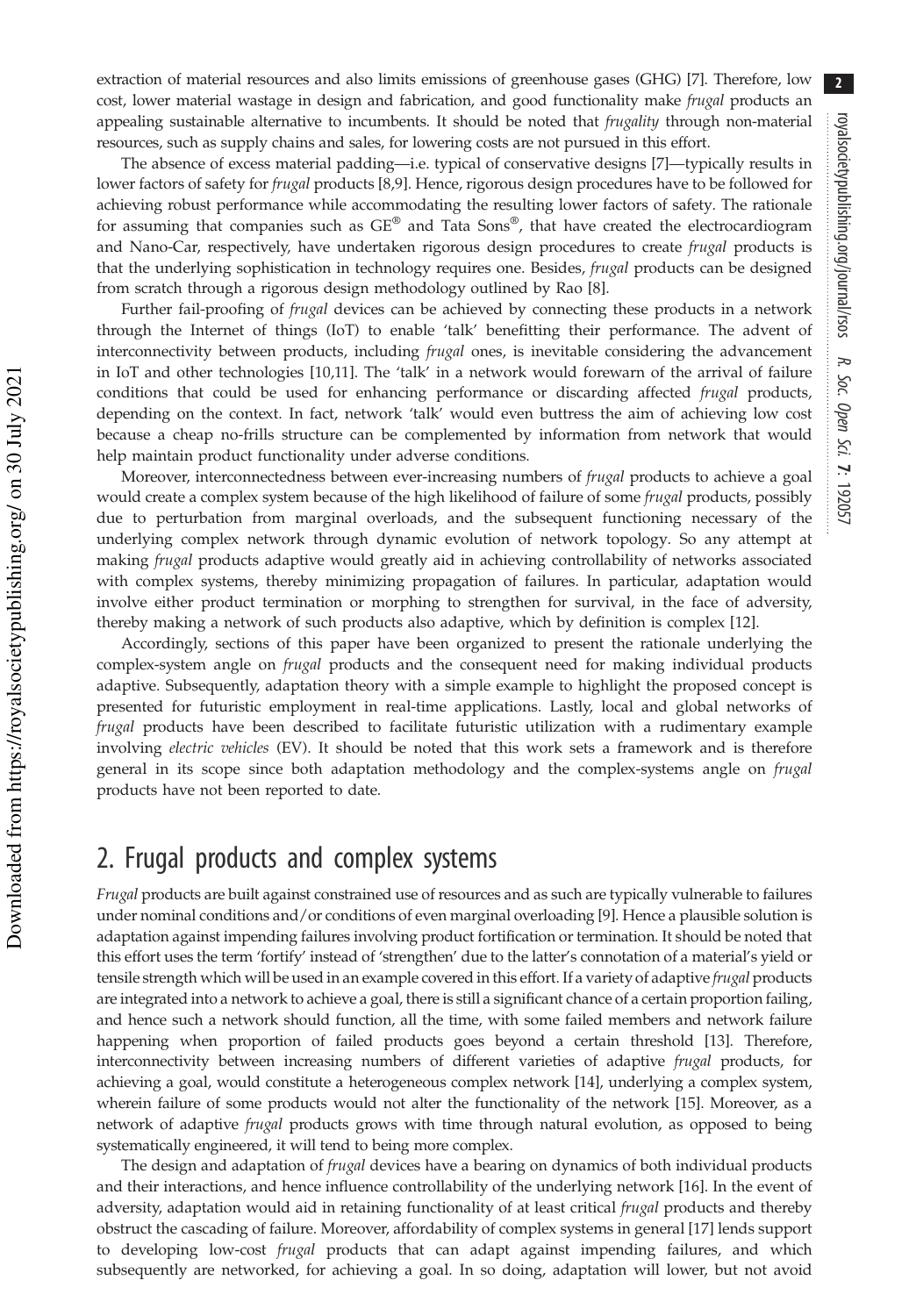altogether, the redundancy of products in the network. Hence, it is imperative to impart adaptive abilities to individual *frugal* products for facilitating robust functioning of network under real-time conditions; such adaptation—involving fortification or rejection of concerned *frugal* product(s)—being based on identification of weak spots through theory and their subsequent continual monitoring for impending failures through suitable sensor networks involving IoT.

## 2.1. Linking frugal products

Frugal systems can span either a local or global network, wherein the former refers to isolated products such as an automotive vehicle or a mobile phone and the latter denotes larger interconnectedness between local networks or products. For both local and global networks, the design and adaptation of their constituents is crucial for effective functioning of system as a whole and also for generating complex behaviour. In fact, adaptation of individual constituents and also interactions between them will remain invariant under various perturbations and/or network topologies, especially for global networks [18].

In recent years, advent of the IoT is enabling wireless communication between a variety of devices equipped with controllers, means for wireless communication, protocols etc. for mutual interaction and also 'talk' with users in completing various tasks to fruition. In so doing the IoT will facilitate integration of various devices with the Internet [19,20]. Therefore, other than standard couplings, such as mechanical ones between *frugal* products, IoT should also be used, as applied in this work, to enhance connectivity and also abet product adaptation through features of IoT-enabled devices to provide for appearance of complex behaviour in networks, local or global.

## 3. Methodology for adaptation

Rigorous procedures have to be employed for designing *frugal* products due to constraint on materials consumed during their realization. In particular, lesser amounts of raw materials usually translate into lower factors of safety, in classical design, that increase the likelihood of failure arising under loading that is outside the range of safety [9]. Examples of failure due to overloading abound in various sectors such as railroad [21,22], aerospace [23], shipping [24] and medical [25], to name a few. Consequently, this effort focuses on failures due to overloading, while risks posed by nominal conditions through material defects, product geometry and other product-based factors [26] controlled by rigorous design in the factor of frugality approach by Rao [8,9].

Rigorous design procedures are imperative for *frugal* products, whose exclusion can lead to failures under even nominal conditions and which might be the case for *grassroots frugal innovations* (GFIs) which are makeshift contraptions. Even though some overloading could be sustained by a rigorously designed frugal product with a low safety factor [9], approximately 1.5, this effort assumes zero tolerance for overloading. Therefore, sensor(s) should be embedded in fortified *frugal* products around their weakest areas for continuous health-monitoring so as to take remedial action when abnormal conditions, in the form of excess loading, arrive. Sensor signals from a network of fortified products will facilitate forewarning of failure on a target product that is away from the approaching failure. Consequently, two courses of action are available when conditions of failure are sensed by a frugal product. First, the product could be triggered to terminate functioning when there is a swarm of products collectively working to achieve a goal. Second, the weakest areas of the product can be strengthened by additional features that are instantly initiated by forewarning from sensors. In other words, sensors will abet either termination of a concerned fortified *frugal* product altogether or initiate a remedial action involving possibly morphing to withstand excess load. All of this is possible under the assumption of availability of a window of time from receiving signal to the undertaking of actual action.

Therefore, this work presents a two-pronged approach for adaptation of individual frugal products wherein 'fortifying' a product through rigorous design of the *factor of frugality* approach [8,9] is followed by 'forestalling' of impending failure by *health monitoring* of critical areas through embedded sensors and subsequent remedial action. This adaptation methodology would henceforth be referred to as fortification and forestalling (FAF).

An existing case study on the design of a shaft [27] has been selected for exemplifying the proposed FAF methodology of adaptation. The focus on shaft is justified by its significance as one of the basic blocks in engineering design, widely used to transmit power and/or conversion between linear and rotary motions.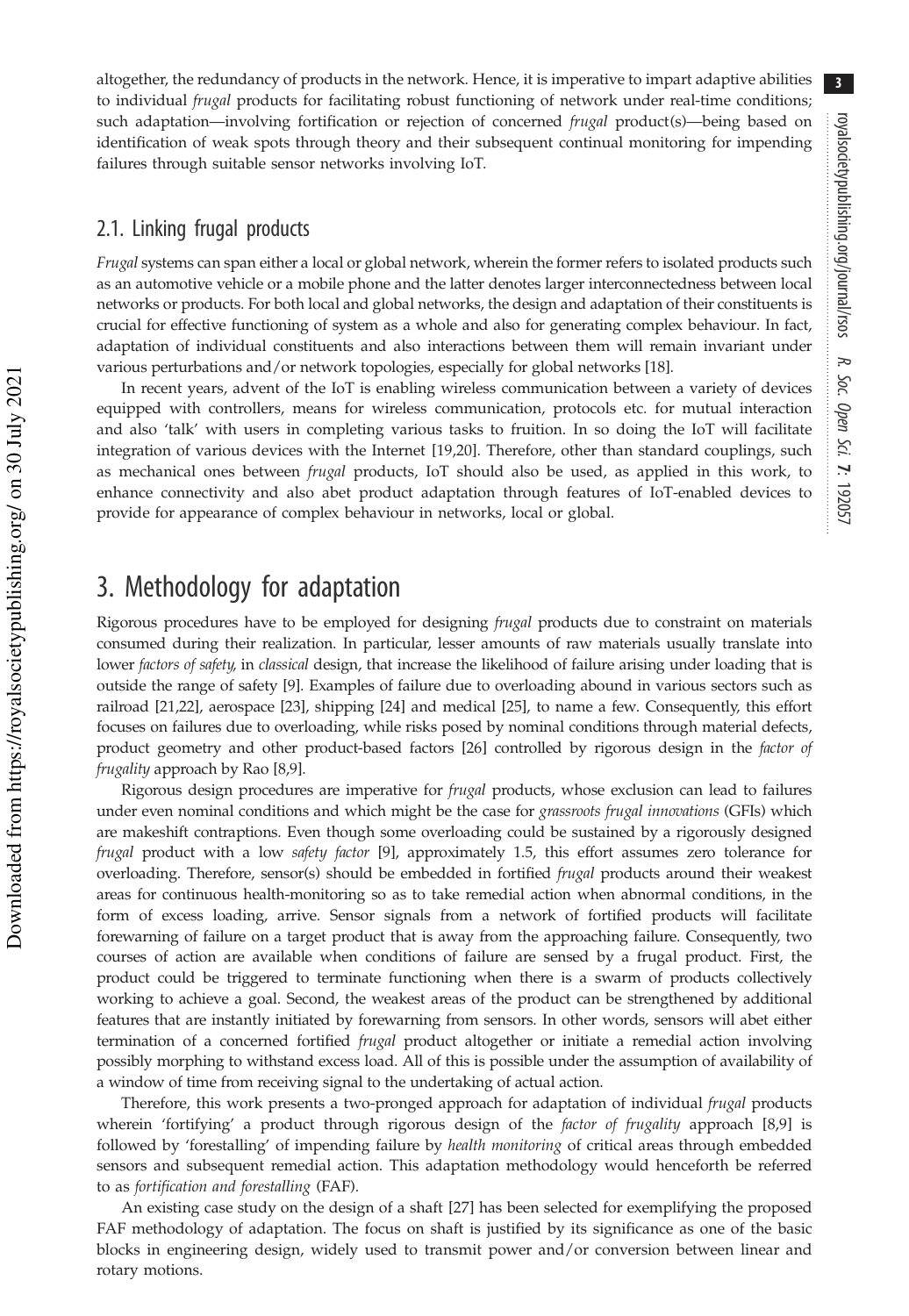

Figure 1. Shaft under torsional and bending loads [27].

#### Table 1. Results of baseline shaft design.

| $S.$ no. | factor of safety (S) | material    | critical section | diameter of critical section (D mm) |
|----------|----------------------|-------------|------------------|-------------------------------------|
|          |                      | AISI 1010CD |                  | 74.2                                |

#### Table 2. *Factor of frugality* for the shaft.

|     |                         | material saved                      |                                     |                                     |                               |  |
|-----|-------------------------|-------------------------------------|-------------------------------------|-------------------------------------|-------------------------------|--|
| no. | factor of<br>safety (S) | simple design<br>(MS <sub>1</sub> ) | manufacturing<br>(MS <sub>2</sub> ) | 4R mechanisms<br>(MS <sub>3</sub> ) | factor of<br>frugality $(Fs)$ |  |
|     |                         |                                     |                                     |                                     |                               |  |
|     |                         |                                     |                                     |                                     |                               |  |
|     |                         |                                     |                                     |                                     |                               |  |
|     |                         |                                     |                                     |                                     |                               |  |

## 3.1. Fortification through factor of frugality

Figure 1 illustrates a shaft to be designed and also fabricated for frugality against torsional and bending loads acting on it. Gear A carries a load of 1601 N and is attached to shaft AB, made of AISI 1010 steel, whose other end is connected to gears D and E. The details of designing shaft AB by the *classical factor of safety* approach is given in Ugural [27], where a safety-factor (S) of 1.6 has been applied to get the results listed in table 1.

The results pertaining to *factor of frugality* ( $F^S$ ) for shaft AB are listed in table 2, where the methodology outlined by Rao [8] has been applied to the baseline data of table 1. The columns grouped under material saved (MS) contain scores for various extraneous material-saving schemes quantified by Rao [8]. Each entry of table 2 highlights contribution of a scheme to conserving resources with baseline design of table 1 listed as first. Here, F is equated to S since no extraneous scheme is used in baseline design to save material other than that resulting from a design with low *factor of safety*. The remaining entries of table 2 outline savings from individual extraneous material-saving schemes except for the last entry, which also lists cumulative F number aggregated from S and MS values corresponding to all schemes.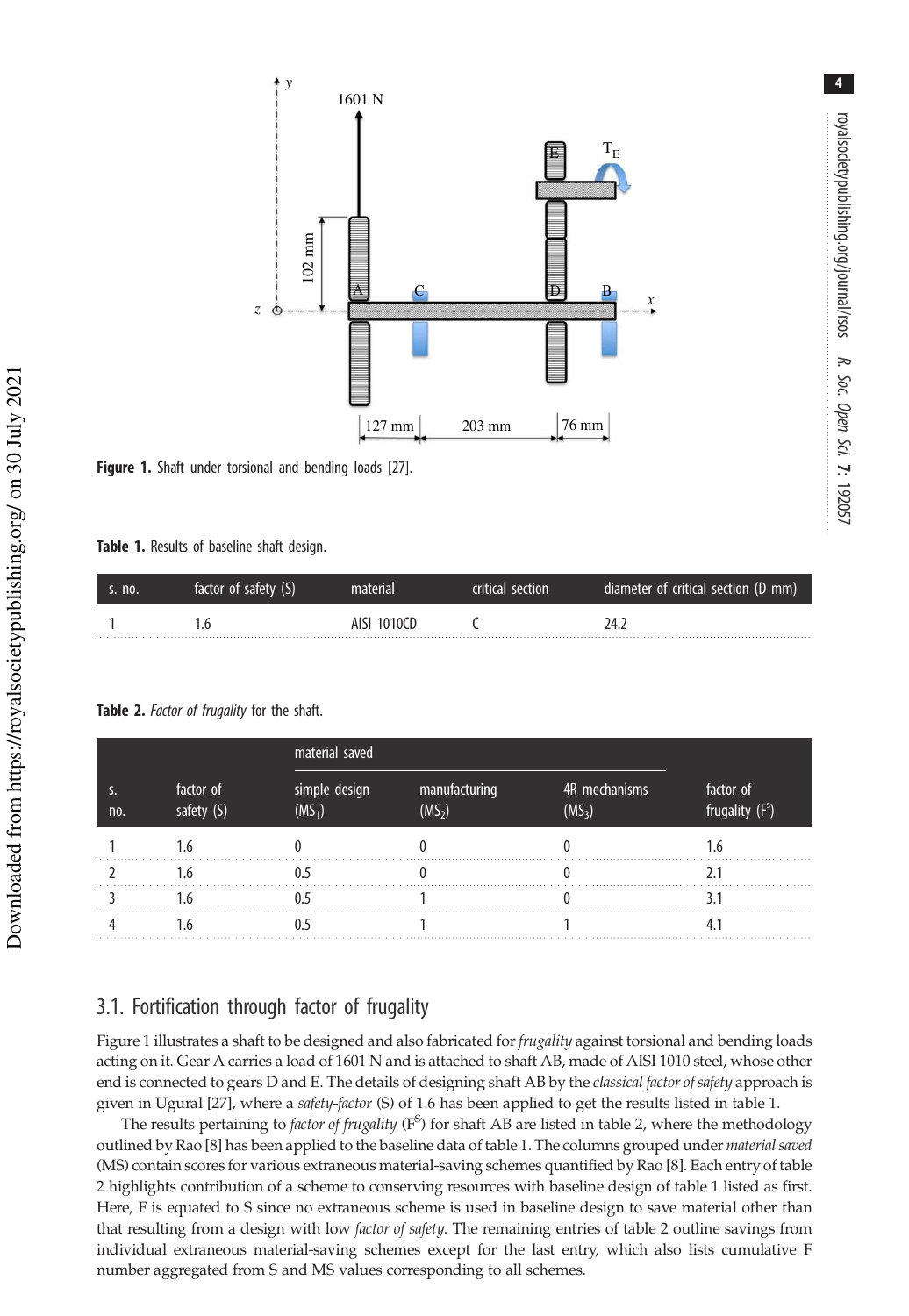The second entry of table 2 quantifies material saved by replacing a solid shaft with a hollow one through  $MS<sub>1</sub>$  of simple design scheme using the maximum shear stress theory of failure [27]. The third entry pertains to a scheme that uses extrusion for minimizing wastage of excess material removed during manufacturing. Accordingly,  $MS_2$  is assigned one to reflect avoidance of having to machine the internal diameter of a solid shaft to arrive at the hollow feature. And entry 4 relates to salvaging of such an extruded hollow shaft from a suitable *end of life* (EOL) system. The parameter  $MS_3$ , representing 4R mechanisms scheme for raw material conservation through salvaging, is assigned a value of one assuming that the hollow shaft has been procured from a discarded product and not compromised in functionality. The three schemes taken together with S result in a F value of 4.1 which shows an improvement of 156% vis-à-vis the F or S value of 1.6 for the baseline design. Therefore, the final design consists of an extruded hollow shaft, which will be procured from an EOL system, whose weakest section, shown in figure 1, is at C.

## 3.2. Forestalling by shaft

The weakest section C should be inspected in real time by suitable structural-health-monitoring techniques [28] for forestalling failure. The shaft on notification of arrival of excess loading could change configuration at C using morphing techniques with typical representative examples reported in [29,30]. Morphing in general would aid development of self-healing frugal products [31]. Alternatively, the shaft could shut itself, without recourse to healing, thereby deactivating several links possibly connected to it.

The FAF methodology can also be applied to other components such as, and not limited to, plates, beams etc. It should be noted that the shaft is a representative frugal product, and generally frugal devices have to be designed and adapted according to the FAF methodology prescribed here. Accordingly, an adaptive frugal product could be used in an isolated application or could be part of a network of only frugal products underlying possibly a complex system [31]. Although FAF could be applied to both applications, this work focuses on networks associated with frugal products.

## 4. Frugal products and networks

This section describes two types of networks associated with *frugal* products that could materialize in the foreseeable future. Accordingly, frugal-product-as-a-network-of-frugal-components and networks-offrugal-products will facilitate understanding of changes at individual product level on the system as a whole. An assumption implicit in this effort is that the price of any *frugal* product will be low due to their eventual commercial success.

#### 4.1. Frugal product as network of frugal components

An individual assembly of frugal components is a stand-alone local network forming an isolated frugal product. Examples include *frugal* versions of arbitrary products including computers, mobile handsets and cars, to name a few. Although this effort ideally supports FAF of all frugal components of a product due to limited expanse of ensuing network, forestalling in FAF can be implemented partially as shown later. Even blanket incorporation of FAF will only make *frugal* products into better adaptive systems since bulk of current products are not designed as complex systems with suitable individual parts, their numbers and interactions commensurate to appearance of associated features including emergence and self-organization [32-34]. In other words, individual *frugal* products should at a minimum be pseudo-complex systems—which are adaptive and strictly not complex—possessing frugal parts, all of which can adapt, i.e. possessing FAF capability and possibly evolving through successive versions into proper complex systems. Therefore, currently, the bulk of *frugal* products that could be built with blanket FAF can be classified under 'pseudo' due to difficulties of engineering actual complex systems at a local level.

The example of an EV as a *frugal* product is apt due to its ever-growing importance to *sustainable* development [35]. Although a internal combustion engine (ICE) vehicle could be viewed as a network of frugal components, an EV lends itself to networks, especially due to its simplicity of structure with fewer parts and ability to network with other EVs, relevant entities and a smart grid [36,37]. Besides, EVs are typically low-cost [35] alternatives to ICEs, partly due to possible subsidies, which is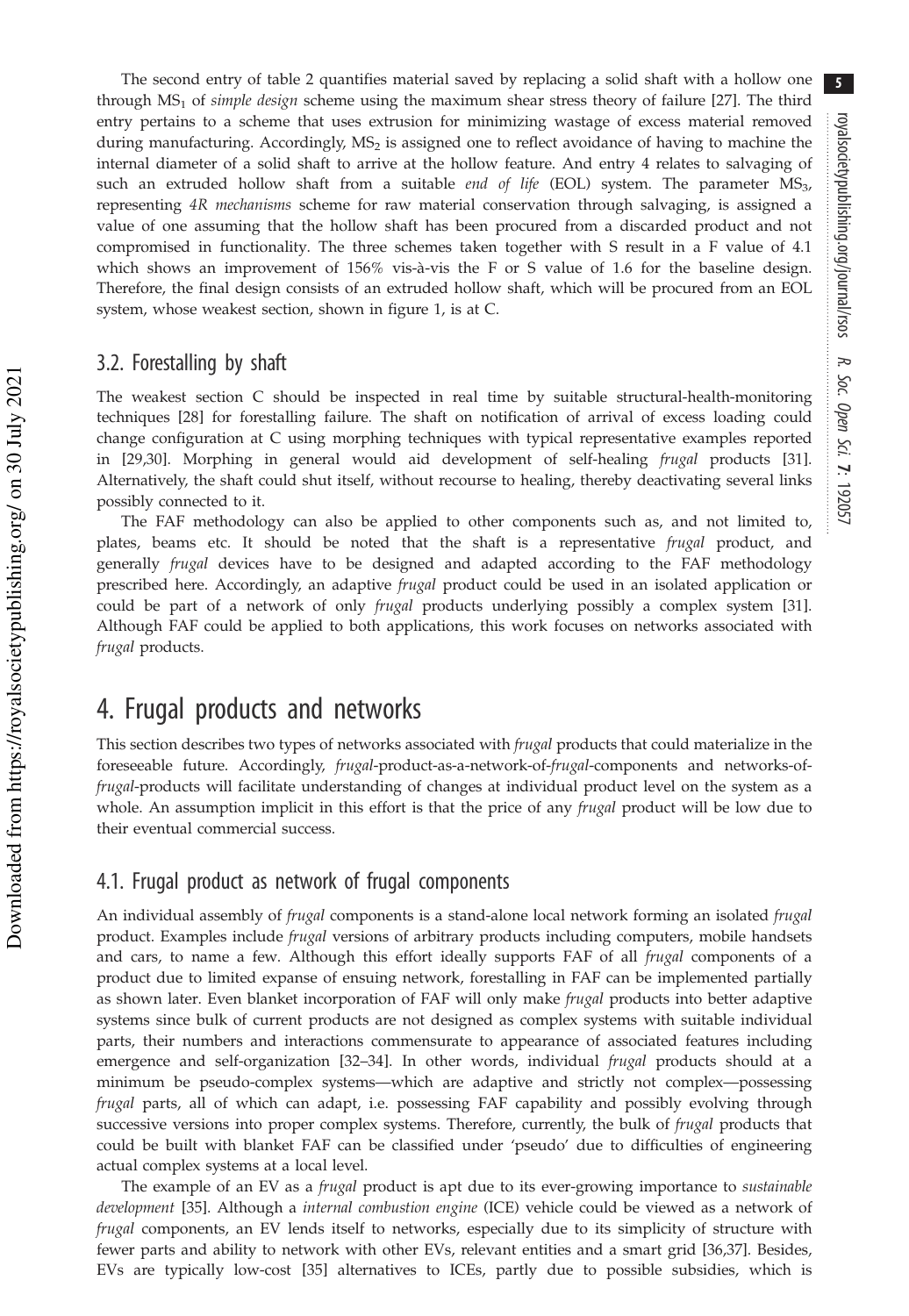

Figure 2. Configuration of a battery operated or pure *electric vehicle* [38].

appealing from a frugal viewpoint. Therefore, a frugal EV built out of frugal components could also be utilized for power generation, with a smart grid, other than its primary function serving mobility. Figure 2 shows a general configuration of the parts making up a battery EV, which is a pure EV.

#### 4.2. Network of frugal products

As ever more *frugal* products become interconnected to each other, a global network spanning multitudes of such products would emerge. Such large-scale interconnectivity would achieve functionality requiring collections of a variety of *frugal* products, which will entail talk among products to forestall failure at individual level including signalling backup products during failures. Although this work assumes inevitability of interconnectivity, the wide variety of *frugal* products from different sectors, such as automotive, aerospace, healthcare etc. should at least talk to each other for sharing information/data for facilitating adaptation through FAF. Such large-scale interaction, hinting at impending dangers, in a large heterogeneous network of frugal products possessing inherent FAF abilities coupled with external IoT-connectivity features is key to achieving network complexity. Moreover, reconfiguration of a large network through continuous net addition of adaptive *frugal* products with IoT-connectivity would only make the network larger [39] and enhance its complexity. Successful complex networks of *frugal* products would even approach the vast expanse of the Internet [33] possibly in the distant future.

An instance of a large complex network would be linking of adaptive frugal EVs to other such EVs and other relevant entities such as grids—all of them also possessing IoT connectivity—for managing electric-power generation. It should be noted that the assumption of the entire network being *frugal* is relaxed here with only EVs being *frugal* and other entities such as grids and utilities being conventional. Such large-scale interconnectivity would result in robust functionality of both the network and its elements including *frugal* EVs. Other than managing electric-power generation as a collective goal, such a global network of frugal EVs would also facilitate safety in mobility by nudging EVs to adapt in response to failure-related information gathered from other network entities.

## 5. Results and discussion

It should be noted that the factor of frugality-based methodology has been reported earlier by Rao [9] as the frugal design approach. The frugal design approach subsumes the classical factor of safety while also quantifying the incorporation of other schemes that further streamline a low S design. The current effort uses existing structural health monitoring techniques in a new fortification framework to continuously monitor the weaker portion(s) of a frugal product designed through the frugal design approach. In doing so, sensor(s) are placed at locations deemed weak during design to monitor continuously and hence prevent any impending failure. Moreover, a sensor qualifying for fortification should primarily have proper functionality whose cost should be the lowest possible when compared to other suitable sensors. Although functionality takes precedence to ensure smooth operation of the *frugal* product, a low-cost sensor commensurate to proper functionality should be selected from others in consideration.

A *frugal* product is isolated and as such cannot use features of global complex networks, such as resilience affording a product extra protection, not least by giving extra time for responding to failures. Hence, a strong solution for making individual *frugal* products formidable would involve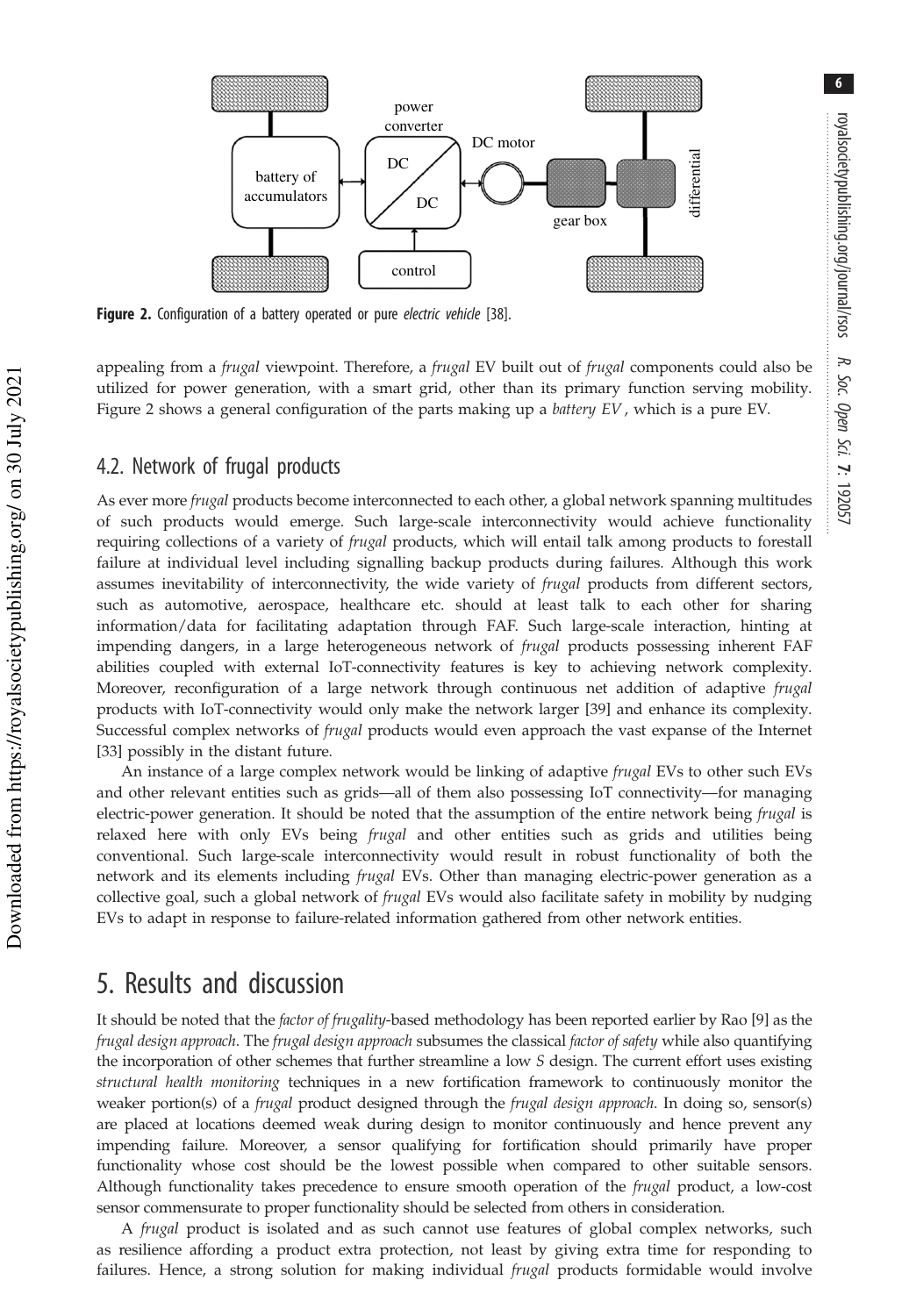

Figure 3. Hubs (shown shaded) in the *electric vehicle* of figure 2.

rigorous application of FAF to all their weaker sections. However, generally, such blanket application to a whole product coupled with faster reaction times should be reckoned against focusing on tempering costs. Accordingly, a weak solution would involve partial FAF for certain product topologies that could be pursued as follows. The presence of components that connect to a majority of others, i.e. hubs [33], would make products disassortative [33], where other than fortifying all product components, only hubs should be forestalled through FAF or made to have clones, i.e. backup hubs, depending on the constraint of keeping costs low. A caveat being importance of hubs assumed as solely based on their larger degree or larger numbers of connections when compared to other graphical nodes.

The architecture of a pure EV, shown in figure 2, could also be seen as a local network of frugal components. Accordingly, figure 3 shows power converter followed by DC motor as hubs with their significance in that sequence based on number of connections with other components or nodes. It should be noted that the shaft example given in §3 should be applied for design and fabrication of axles for a *frugal* EV. Other than employing FAF for all components in figure 2, as part of a strong solution, a weaker one would involve fortification of all components but forestalling only hubs of figure 3 and excluding remaining parts from health-monitoring. The degree of cost-reduction together with performance would decide the choice. The 'frugalized' pure EV of figure 2 is a local or isolated pseudo-complex system whose architecture needs to be refined by considering components not shown to arrive at a accurate network representing a successful frugal EV.

By contrast, interconnectedness between frugal products—themselves pseudo or complete complex systems—in a global complex network would provide an extra layer of protection. In particular, the inherent resilience of a global complex network would facilitate functioning in the face of localized failures and hence further protect frugal products that are immediately in vicinity of failure followed by quashing of cascading of failure through remaining products of network. Therefore, blanket FAF of individual products (local networks) together with resilience of a global complex network would increase resistance of individual *frugal* products against failures to a maximum and, thereby, facilitate robust functionality while keeping costs low.

The evolutionary growth of networks of frugal products is inevitable due to appealing features of both products and networks, which will be useful as a potent sustainable solution against the crises of our time. Therefore, non-engineered growth of a global network of *frugal* products—individually possessing inherent-adaptation and network-integration abilities—aiding *preferential attachment*, because of significance of some products, would nucleate hubs thereby making the network scale-free [33], a widely occurring model of small-world phenomenon in complex systems [32]. The emergence of hubs, which are large-degree nodes, will aid accessibility of failure-prone *frugal* products of a dissortative network in a shorter duration of time, which is crucial to the timely control of such networks. Even though growth is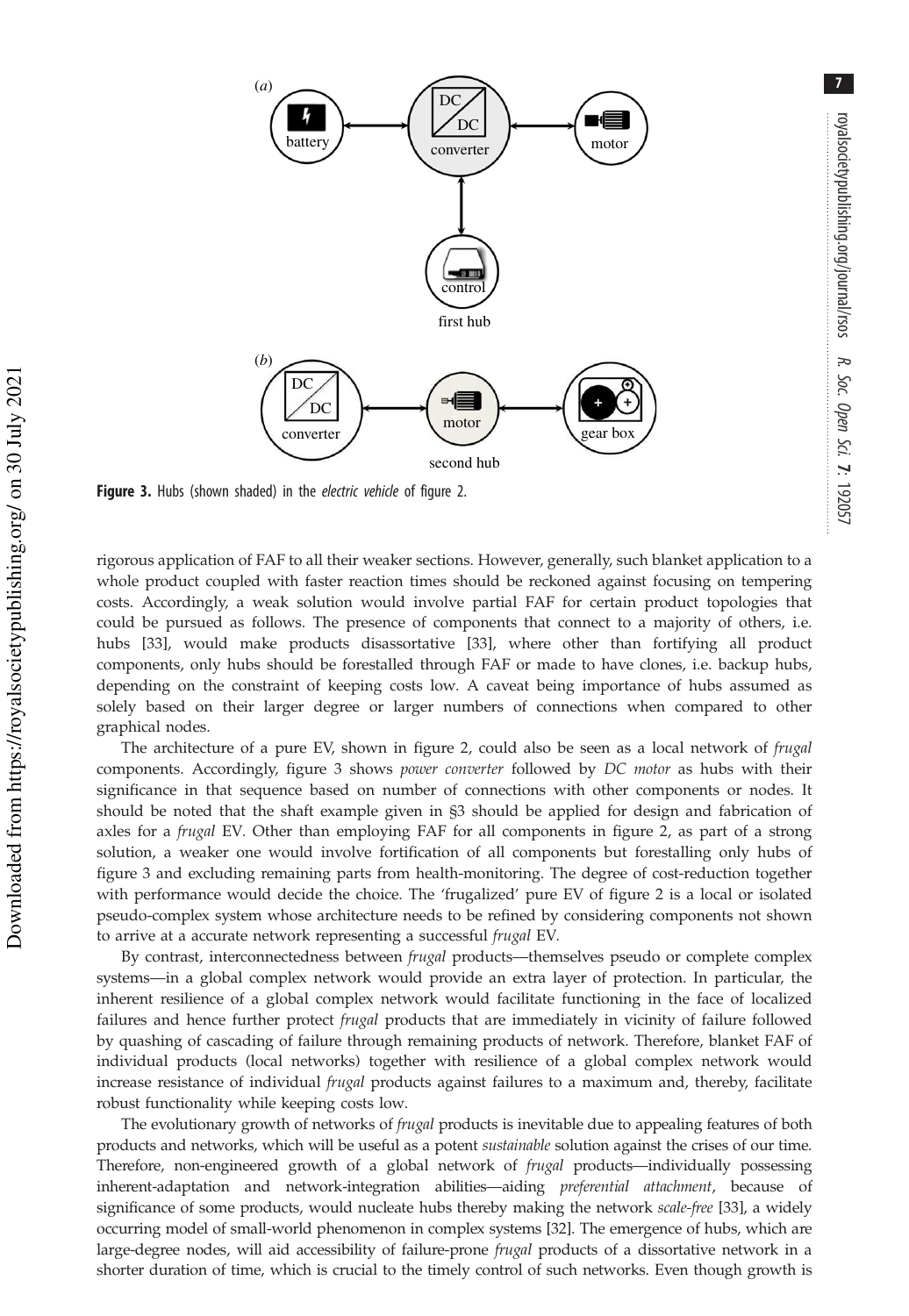necessary for a successful scale-free network, negation of some frugal products is essential in the event of failure to prevent a cascade. The widespread morphing and severing activities in a large network of frugal products will strengthen or erase connections respectively, thereby making network topology commensurate with robust functionality [40]. In other words, a *frugal* product becomes a dynamic entity whose dynamic interactions with other *frugal* products make the overall network evolve with time. Such dynamic interactions between *frugal* products due to dynamic variation of their states are also a hallmark of complex networks [41].

A possible cost-effective solution to controlling both individual products and their parent dissortative network should involve blanket fortification covering whole network while limiting forestalling to hubs. This strategy is similar to the one applied to local networks of individual products, save for application to entire products instead of components. Consequently, evolutionary growth of such a scale-free network would create new hubs and make existing ones larger [33], both of which will play a crucial role in controlling functioning, and hence maintainence of low cost, for the bulk of frugal products in the network. Therefore, it is imperative that networks of frugal products are allowed autonomous growth to be scale-free so that corresponding complex systems have enough constituents for emergence of hubs that relate dissortatively to other elements of their networks.

EVs used for power-generation, besides mobility, are called gridable electric vehicles (GEVs) [42], whose vehicle to house (V2H), vehicle to vehicle (V2V) and vehicle to grid (V2G) frameworks for connecting with both home- and community-level grids have been reported in detail by Liu et al. [42]. In fact, V2H, V2V and V2G systems inherently possess aggregators, which are controllers coordinating charging/discharging activities between groups of GEVs and grids. Large networks of frugal gridable EVs, or *frugal* GEVs, with connections to aggregators in addition to their inherent adaptability, i.e. FAF, coupled with IoT features, will show complex behaviour, especially when used for power generation. As seen in figure 4, where only GEVs are assumed to be frugal, the presence of FAF, IoT and GEV controllers will enable appearance of complex behaviour with IoT aiding long-range talk among GEVs and other entities that could be spread across a country, which short-range V2H, V2V and V2G systems cannot penetrate. The long-range IoT wireless connectivity, enabling talk among GEVs, grids, utilities and other entities, will plausibly make its appearance through 5G networks in the foreseeable future [43]. Figure 4 is a simplistic snapshot of a hypothetical scenario that does not show dynamic features including disappearance and appearance of links and/or nodes that bring out behaviour of complex networks. Moreover, the network of figure 4 will have to be scaled up with larger numbers of both links and nodes at a country level involving a national grid system to show complex behaviour.

The adaptation and networking (AAN) framework for a given frugal case, where adaptation refers to FAF abilities of *frugal* products composing a network, should be tested for its viability at local and global levels. The EV example shows suitability of AAN to a global network of frugal GEVs. Also for a given *frugal* product, trade-offs between AAN should be considered to decide whether less rigour can be tolerated through networking so that initial outlays coming from rigour in both design and fabrication can be tempered. Moreover, although this effort assumes all networked products being frugal, the AAN framework could be extended to mixed networks of conventional and frugal products, as in the example of global network of GEVs. Artificial Intelligence (AI) techniques can be used to impart cost-effective complexity to local pseudo systems for learning from product's environment and later using it to facilitate apt interactions between their limited parts. All in all, use of AI could enhance feasibility, and subsequently lead to fruition, of coupling complex-systems theory with *frugal* products to improve functionality at lower costs.

A complex network of frugal products will have important ramifications for sustainable development. The consumption of less resources in creating individual products would typically entail lesser numbers of activities in various parts of their life cycles. This would limit carbon footprint to the greatest extent when more and more products become frugal. And use of AAN would make the functionality of frugal products robust, thereby giving them enhanced longevity and a leg-up vis-à-vis their traditional 'padded' brethren. Moreover, widespread adoption of design for frugality [8,9] would also facilitate effective utilization of EOL systems that could become stranded as newer green or clean technologies start getting increasingly adopted. In fact, products that are currently being streamlined for weight—to achieve less GHG emissions in production and operation—are *frugal* based on the terminology of this effort. Hence, multitudes of frugal products can make avail of AAN for giving out more, i.e. efficient functioning, while taking in little, i.e. consuming less resources in their making and also operation.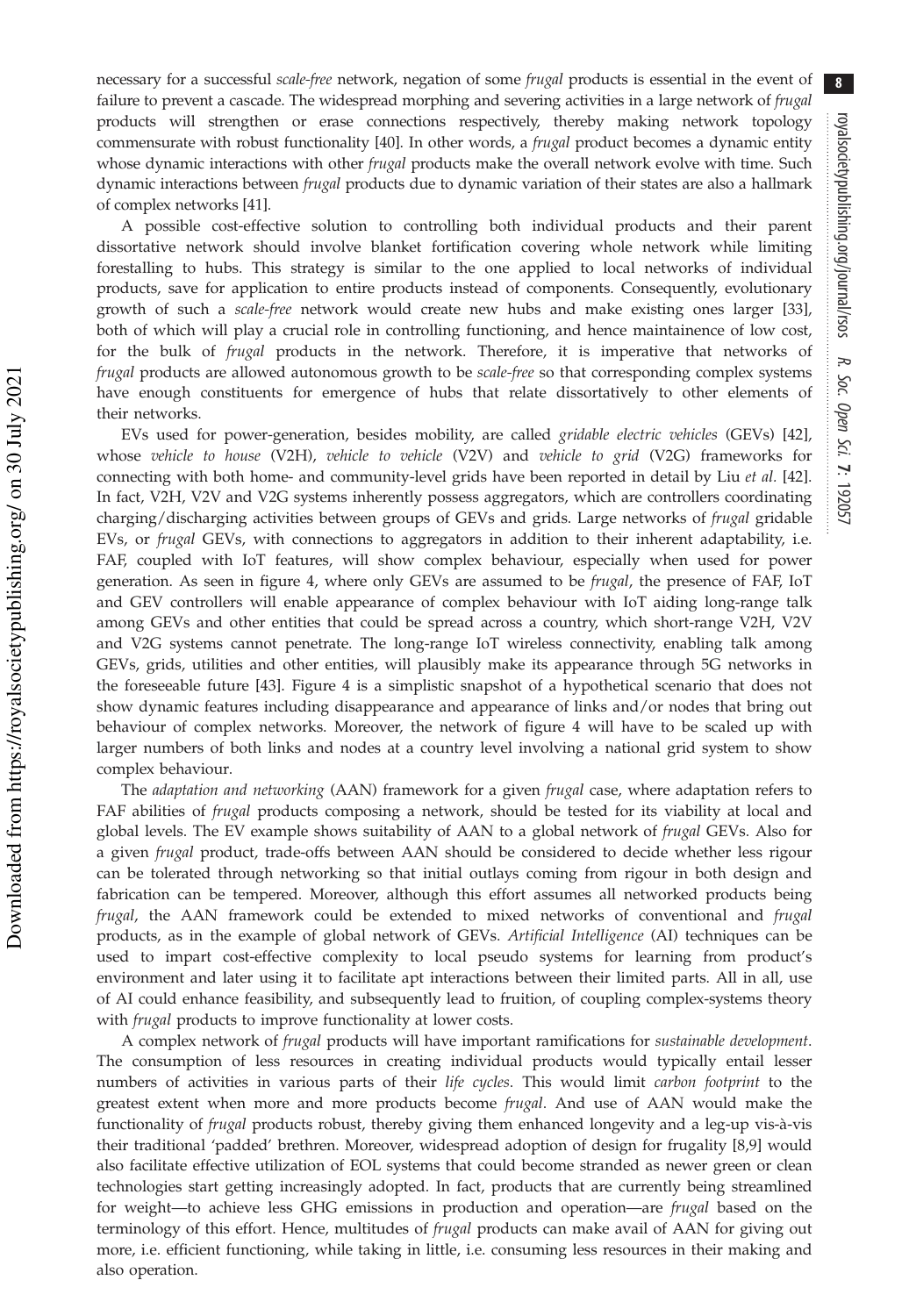

typical integration of V2H, V2V and V2G systems [42].



snapshot of a part of large complex network comprising frugal GEVs and relevant entities for power generation.

Figure 4. Complex networking of *frugal gridable electric vehicles* .

( *a* )

Downloaded from https://royalsocietypublishing.org/ on 30 July 2021

Downloaded from https://royalsocietypublishing.org/ on 30 July 2021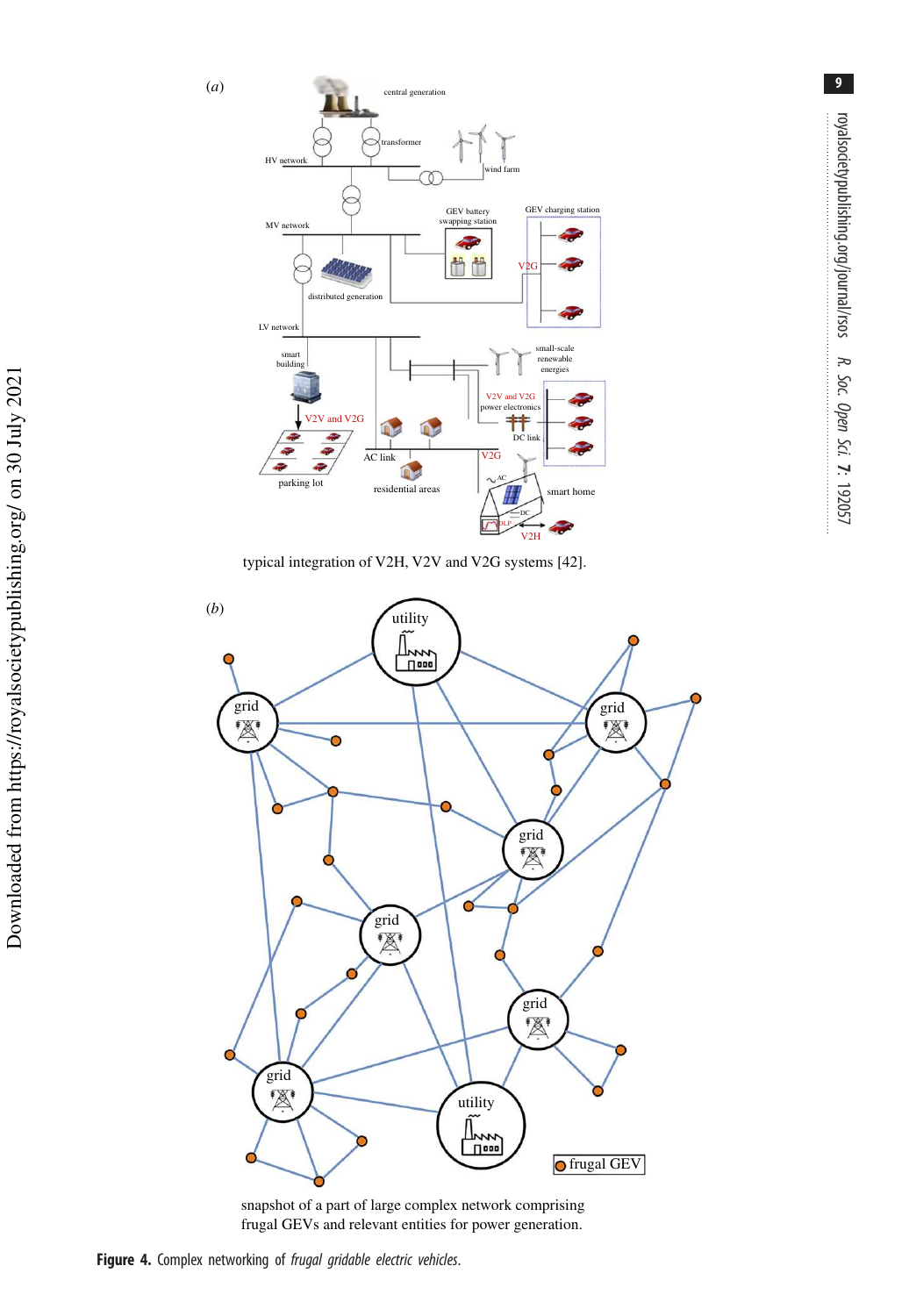10

## 6. Conclusion

The advent of no-frills *frugal* products built out of constraints on resource consumption is significant for all-round sustainable development. This effort has therefore presented an AAN framework to offset vulnerability of frugal products to failure, stemming from their structure under even marginal overloading and, thereby realize their potential of simplicity and low cost. Accordingly, complexsystems theory has been invoked to account for increasing numbers of a variety of adaptive *frugal* products getting inevitably interconnected, in the foreseeable future, through IoT-based networks. Critical to the successful implementation of large complex networks of frugal products is a twopronged adaptation methodology developed in this effort for improving product functionality. The adaptation, which is based on rigorous frugal-design approach for 'fortification' and healthmonitoring followed by remedial action for 'forestalling', has been exemplified through a *frugal* shaft. Consequently, a cost-effective adaptation strategy for both local and global networks of frugal products is blanket fortification of all their constituents with forestalling being limited to hubs. Overall, complex behaviour can be expected from larger heterogeneous networks of interconnected adaptive frugal products, as exemplified by a simple example combining GEVs and IoT, with individual products tending in future to local complex systems. As for frugal GEVs, the current state of knowledge primarily favours a global complex network of such vehicles for collectively improving the efficacy of managing power generation/distribution with secondary spillover into safety of mobility.

Data accessibility. This article has no additional data. Competing interests. The author has no competing interests. Funding. No funding has been received for the article.

## References

- 1. Knorringa P, Peša I, Leliveld A, Van Beers C. 2016 Frugal innovation and development: aides or adversaries? *Eur. J. Dev. Res.* 28, 143–153. (doi:10.1057/ejdr.2016.3)
- 2. Hossain M, Simula H, Halme M. 2016 Can frugal go global? Diffusion patterns of frugal innovations. *Technol. Soc.* 46, 132–139. (doi:10. 1016/j.techsoc.2016.04.005)
- 3. Pisoni A, Michelini L, Martignoni G. 2018 Frugal approach to innovation: state of the art and future perspectives. *J. Cleaner Prod.* 171, 107–126. (doi:10.1016/j.jclepro.2017.09.248)
- 4. Rao BC. 2013 How disruptive is frugal? *Technol. Soc.* 35, 65–73. (doi:10.1016/j.techsoc.2013.03.003)
- 5. Rao BC. 2017 Advances in science and technology through frugality. *IEEE Eng. Manage. Rev.* 45, 32–38.
- 6. Mufti AA, Bakht B, Tadros G, Horosko AT, Sparks G. 2005 Are civil structural engineers risk averse? Can civionics help? In *Sensing Issues in Civil Structural Health Monitoring*, pp. 3–12. Dordrecht, The Netherlands: Springer.
- 7. Moynihan MC, Allwood JM. 2014 Utilization of structural steel in buildings. *Proc. R. Soc. A* 470, 20140170. (doi:10.1098/rspa.2014.0170)
- 8. Rao BC. 2017 Revisiting classical design in engineering from a perspective of frugality. *Heliyon* 3, e00299.
- 9. Rao BC. 2019 The science underlying frugal innovations should not be frugal. *R. Soc. Open Sci.* 6, 180421. (doi:10.1098/rsos.180421)
- 10. National Academies of Sciences, Engineering, and Medicine. 2017 *The fourth industrial revolution: proceedings of a workshop*. Washington, DC: National Academies Press.
- 11. Schwab K. 2016 *The fourth industrial revolution*. Geneva, Switzerland: World Economic Forum.
- 12. Grisogono A. 2006 The implications of complex adaptive systems theory for c2, Technical report, Defence Science and Technology Organisation (DSTO), Australia.
- 13. Cook RI. 2000 *How Complex Systems Fail*. Chicago, IL: University of Chicago, Cognitive Technologies Laboratory.
- 14. Malikopoulos AA. 2015 Centralized stochastic optimal control of complex systems. In *European Control Conference (ECC), Linz, Austria, 15*–*17 July*, pp. 721–726.
- 15. Helbing D. 2013 Globally networked risks and how to respond. *Nature* 497, 51–59. (doi:10. 1038/nature12047)
- 16. Gao J, Barzel B, Barabási AL. 2016 Universal resilience patterns in complex networks. *Rev. Mod. Phys.* 88, 035006. (doi:10.1103/ RevModPhys.88.035006)
- 17. Kurtoglu T, Tumer IY. 2008 A graph-based fault identification and propagation framework for functional design of complex systems. *ASME J. Mech. Des.* 130, 051401. (doi:10.1115/1. 2885181)
- 18. Gao J, Barzel B, Barabási AL. 2016 Universal resilience patterns in complex networks. *Nature* 530, 307–312. (doi:10.1038/nature16948)
- 19. Zanella A, Bui N, Castellani A, Vangelista L, Zorzi M. 2014 Internet of things for smart cities. *IEEE Internet of Things J.* 1, 22–32. (doi:10.1109/ JIOT.2014.2306328)
- 20. Atzori L, Iera A, Morabito G. 2010 The internet of things: a survey. *Comput. Netw.* 54, 2787–2805. (doi:10.1016/j.comnet.2010.05.010)
- 21. de Faria GL, Godefroid LB, Cândido LC, de Souza Santos DA. 2017 Failure analysis of a sleeper anchor model used in railroads. *Eng. Fail. Anal.* 79, 565–74. (doi:10.1016/j.engfailanal.2017.05.034)
- 22. Kim JH, Jin JW, Lee JH, Kang KW. 2017 Failure analysis for vibration-based energy harvester utilized in high-speed railroad vehicle. *Eng. Fail. Anal.* 73, 85–6. (doi:10.1016/j.engfailanal.2016. 12.016)
- 23. Infante V, Fernandes L, Freitas M, Baptista R. 2017 Failure analysis of a nose landing gear fork. *Eng. Fail. Anal.* 82, 554–565. (doi:10.1016/ j.engfailanal.2017.04.020)
- 24. Valet S, Piskoty G, Michel S, Affolter C, Beer M. 2013 Accident caused by dynamic overloading of a ship mooring rope. *Eng. Fail. Anal.* 35, 439–453. (doi:10.1016/j.engfailanal. 2013.03.027)
- 25. Hernandez-Rodriguez MA, Contreras-Hernandez GR, Juarez-Hernandez A, Beltran-Ramirez B, Garcia-Sanchez E. 2015 Failure analysis in a dental implant. *Eng. Fail. Anal.* 57, 236–242. (doi:10.1016/j.engfailanal.2015. 07.035)
- 26. Miller B. 2002 *ASM handbook: failure analysis and prevention: overload failures*. Cleveland, OH: ASM International.
- 27. Ugural AC. 2015 *Mechanical design of machine components*. New York, NY: CRC Press.
- 28. Farrar CR, Worden K. 2007 An introduction to structural health monitoring. *Phil. Trans. R. Soc. A* 365, 303–315. (doi:10.1098/ rsta.2006.1928)
- 29. 2018 Smartblades2 project: field measurement campaign on wind turbine in colorado begins. Fraunhofer Institute for Wind Energy Systems. See. https://www.iwes.fraunhofer.de/en/ press—media/archive\_2018/smartblades2 rotor-blades.html
- 30. Lachenal X, Weaver PW, Daynes S. 2012 Multistable composite twisting structure for